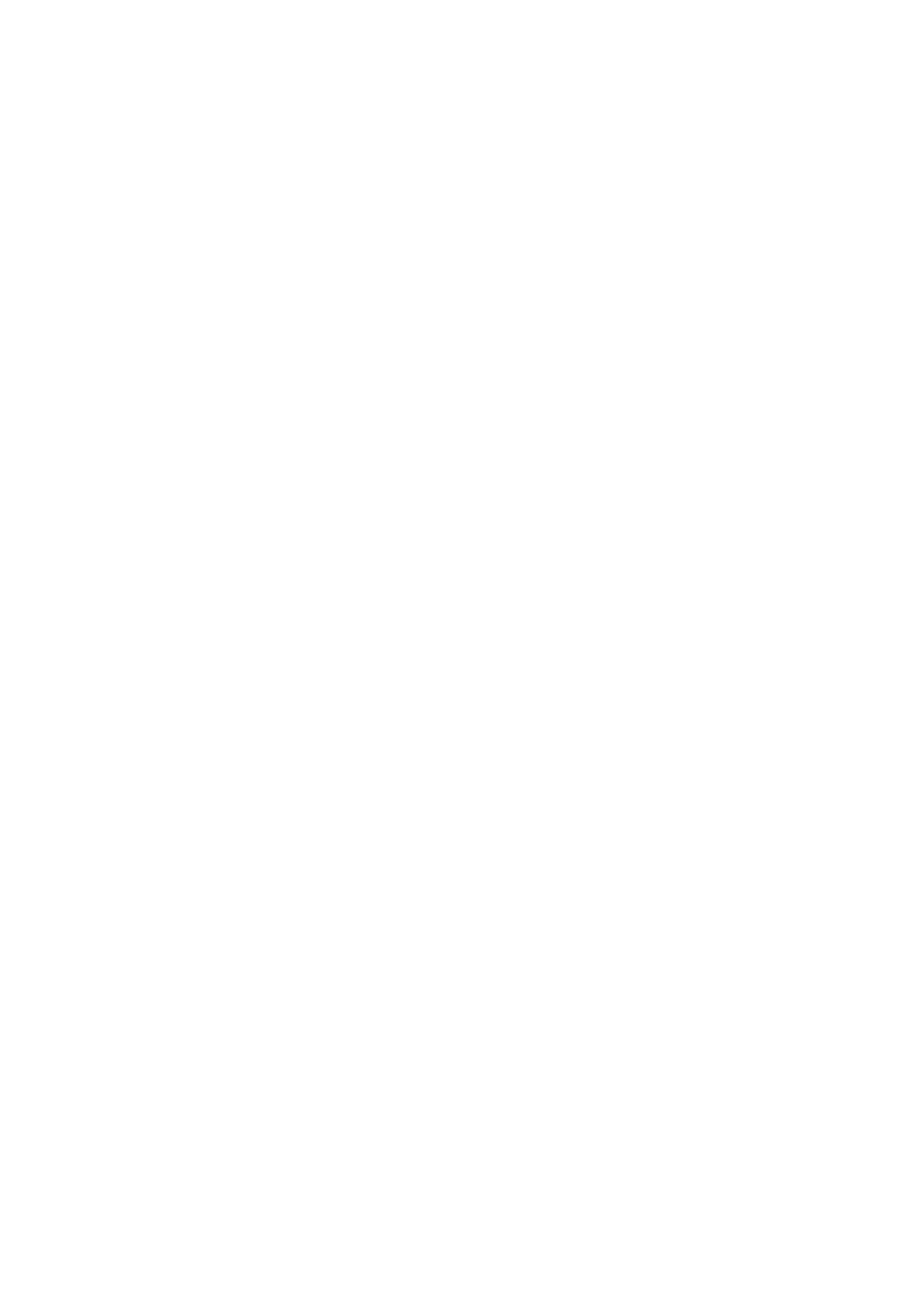# 1 Introduction

#### **1.1 Product overview**

TXgard-Plus is a flameproof toxic and oxygen gas detector suitable for use in zone 1 or 2 hazardous areas. It is designed to detect toxic gases and oxygen using a range of electrochemical sensors. A local display and magnetically operated switches allow non-intrusive one-man calibration without a hot work permit. Powered by 24 V dc (nominally) TXgard-Plus provides a 4-20 mA signal (sink or source) proportional to the gas concentration and can also be fitted with optional alarm and fault relays. For a list of gases that can be detected, please contact Crowcon.

## **1.2 Product description**

TXgard-Plus comprises four parts; 96HD sensor housing, junction box, amplifier and terminal board. Diagram 1 details Txgard-Plus. The overall assembly is certified Ex d IIC T6 in Europe and Class 1, Zones 1&2 AEx d IIC T6 in the USA.

The 96HD sensor housing is a modular stainless steel assembly that dismantles to allow plug in sensors to be replaced easily (see Diagram 4). The assembly screws into an M20 entry on the junction box.

The junction box is manufactured from marine grade alloy and is supplied with 2 x M20 (1/2" NPT for USA) cable entries for customer use. Alternative cable entries are available from Crowcon.

The amplifier plugs into the terminal board, and is held in place by two captive screws. The amplifier provides power to the sensor, local display and controls, and a 4-20 mA signal proportional to the gas concentration for connection to a control panel. To remove, turn screws anti-clockwise and use them to pull amplifier out of the enclosure.

All electrical connections are made via the terminal board mounted in the base of the junction box (see Diagram 2). Optional alarm relays (AL1 & AL2) and one fault relay (FAULT) are mounted on the terminal board which may be used to drive local warning devices or connect TXgard-Plus to a control panel.

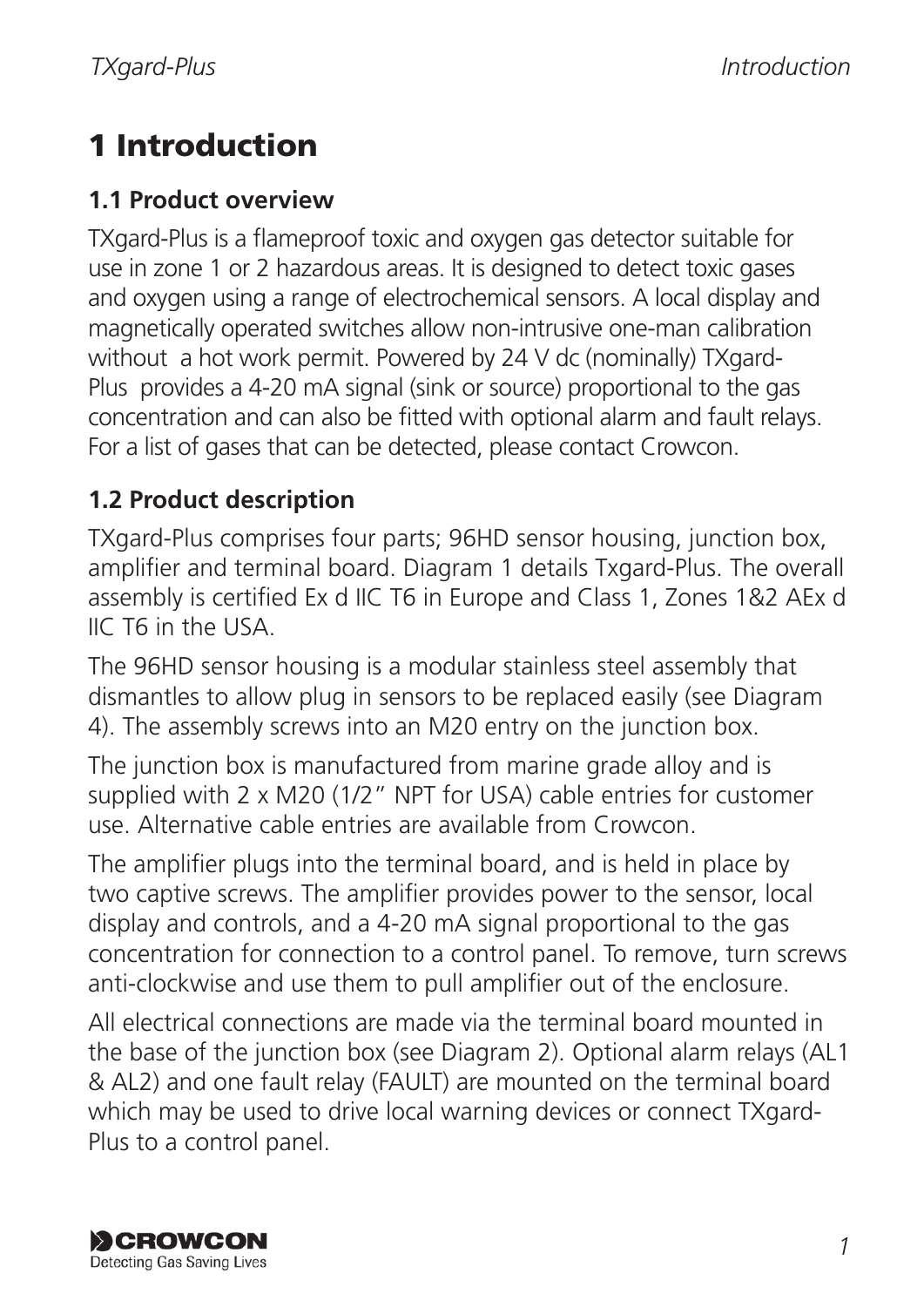## **1.3 Status Indication**

TXgard-Plus includes a local display and status LED, visible through the junction box window, see Diagram 1. The display shows the gas concentration and current mode of operation ie. NORMAL, ZERO or CAL. The LED shows the current alarm state of the detector. This is summarised in Table 1.

| <b>Operational</b><br>state      | LED<br>indication | Relay states*                                    | Comment*                                                                      |
|----------------------------------|-------------------|--------------------------------------------------|-------------------------------------------------------------------------------|
| Normal<br>operation              | Steady green      | $AL1 - Off$<br>$AL2 - Off$<br><b>FAULT - On</b>  | Gas level $<$ AL1<br>Current output = $4-20$ mA                               |
| Normal<br>operation<br>(ALARM 1) | Steady red        | $AL1 - On$<br>$AL2 - Off$<br>FAULT - On          | Gas level $>AL1 < AL2$<br>Current output = $4-20$ mA                          |
| Normal<br>operation<br>(ALARM 2) | Flashing red      | $AL1 - On$<br>$AL2 - On$<br><b>FAULT - On</b>    | Gas level $>$ AI 2<br>Current output = $4-20$ mA                              |
| Over-range                       | Flashing red      | $AL1 - On$<br>$AL2 - On$<br>FAULT - On           | Gas level > full scale<br>Display backlight flashes<br>Current output = 24 mA |
| Zero/<br>calibration<br>mode     | Flashing<br>green | Configuration<br>dependent<br>(see section 2)    | Latched until reset via 'MENU'<br>Current output $= 2$ mA<br>4 mA option)     |
| Detector fault                   | Steady<br>amber   | $AL1 - Off$<br>$AL2 - Off$<br><b>FAULT - Off</b> | Current output $= 0$ mA                                                       |

\*See section 2 for AL1 and AL2 standard settings

 $\Box$  = Relay version only

*Table 1: LED status indicator summary.*

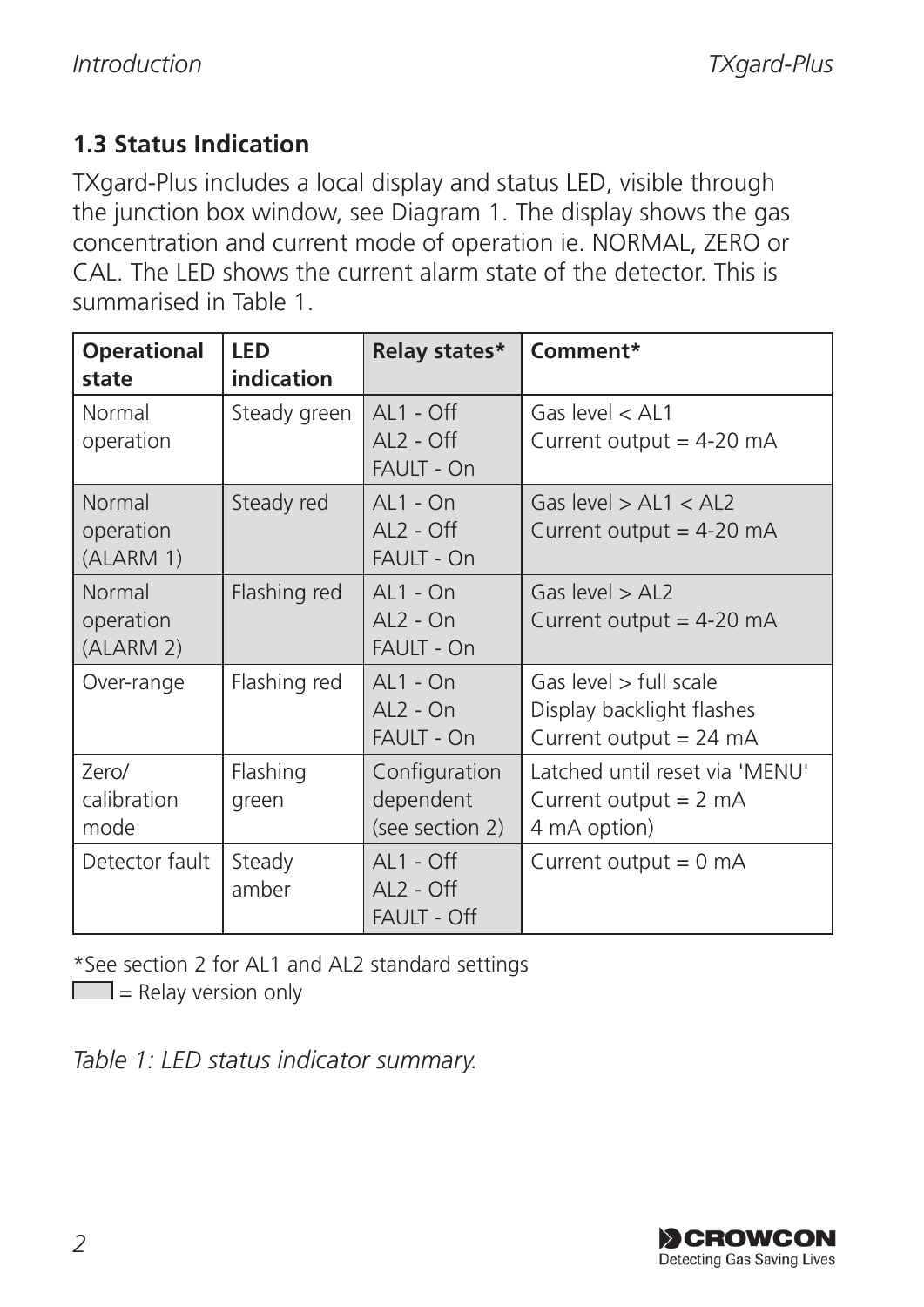

All dimmensions in mm unless otherwise stated

*Diagram 1: TXgard Plus general arrangement*

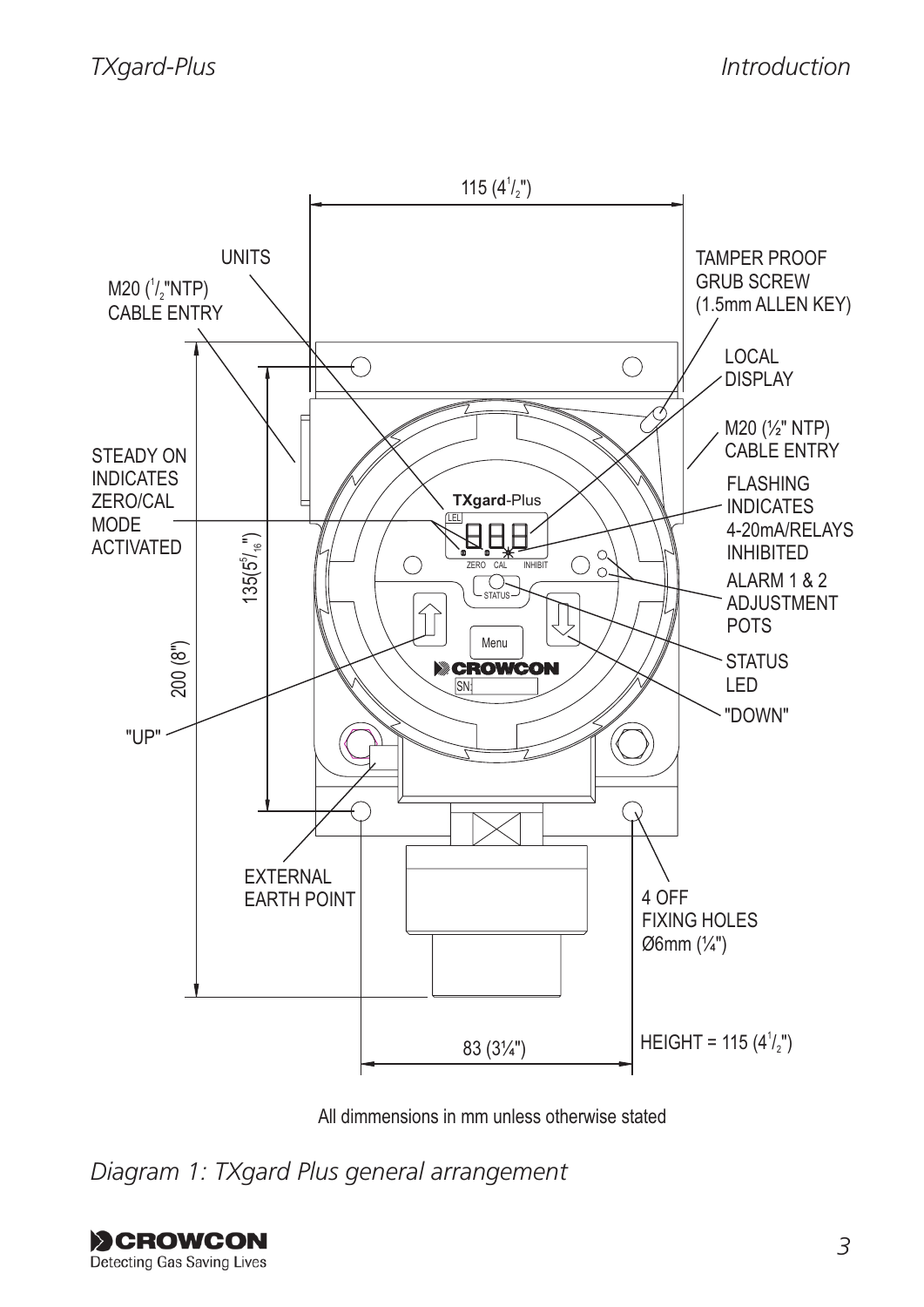

*Diagram 2: Terminal and amplifier layouts*

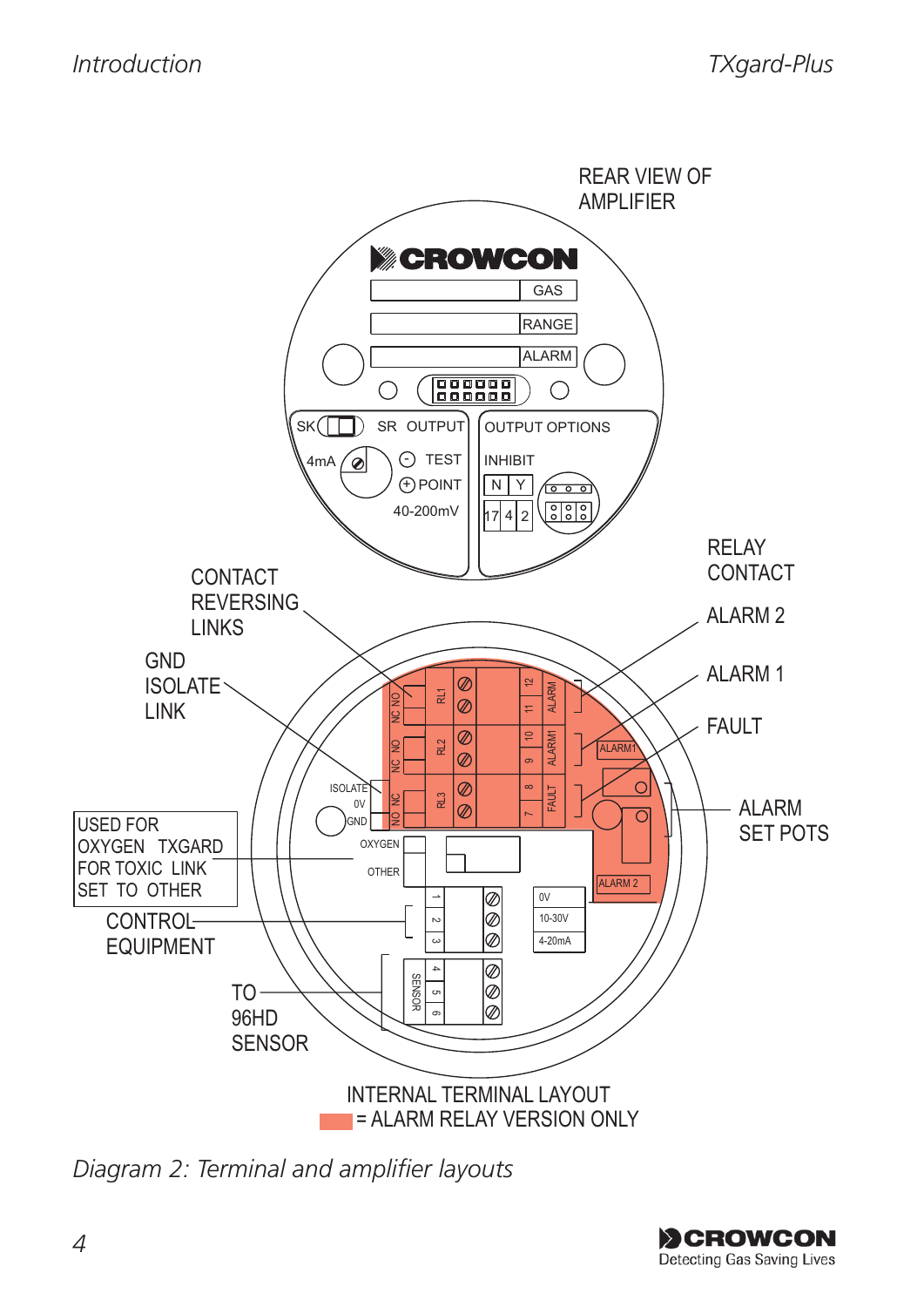## 2. Detector configuration

#### **2.1 Standard configuration**

As standard, TXgard-Plus is factory set as follows:

| Current source with                                                     | 0 mA                                                                                                                              | $=$ Fault                                    |
|-------------------------------------------------------------------------|-----------------------------------------------------------------------------------------------------------------------------------|----------------------------------------------|
|                                                                         | 2 mA                                                                                                                              | $=$ Inhibit je. Zero/Cal mode                |
|                                                                         |                                                                                                                                   | $4-20 \text{ mA}$ = Normal operation         |
|                                                                         | 24 mA                                                                                                                             | = Over-range clamp                           |
| AL1 relay                                                               | Alarm level 1, see Table 3                                                                                                        |                                              |
|                                                                         |                                                                                                                                   | Normally de-energised, energising on alarm   |
|                                                                         | Contact normally open (NO), closing on alarm                                                                                      |                                              |
| AL2 relay                                                               | Alarm level 2, see Table 3                                                                                                        |                                              |
|                                                                         |                                                                                                                                   | Normally de-energised, energising on alarm   |
|                                                                         |                                                                                                                                   | Contact normally open (NO), closing on alarm |
| <b>FAULT</b> relay                                                      | Normally energised, de-energised on fault                                                                                         |                                              |
|                                                                         | fault                                                                                                                             | Contact normally closed (NC), opening on     |
| Alarm/fault relays automatically reset when alarm or fault has cleared. |                                                                                                                                   |                                              |
| <b>INHIBIT</b>                                                          | Normally selected, ie. when CAL/ZERO<br>selected current output is forced to 2mA and<br>relays are held in normal/no alarm state. |                                              |

*Table 2: Standard configuration for TXgard-Plus.*

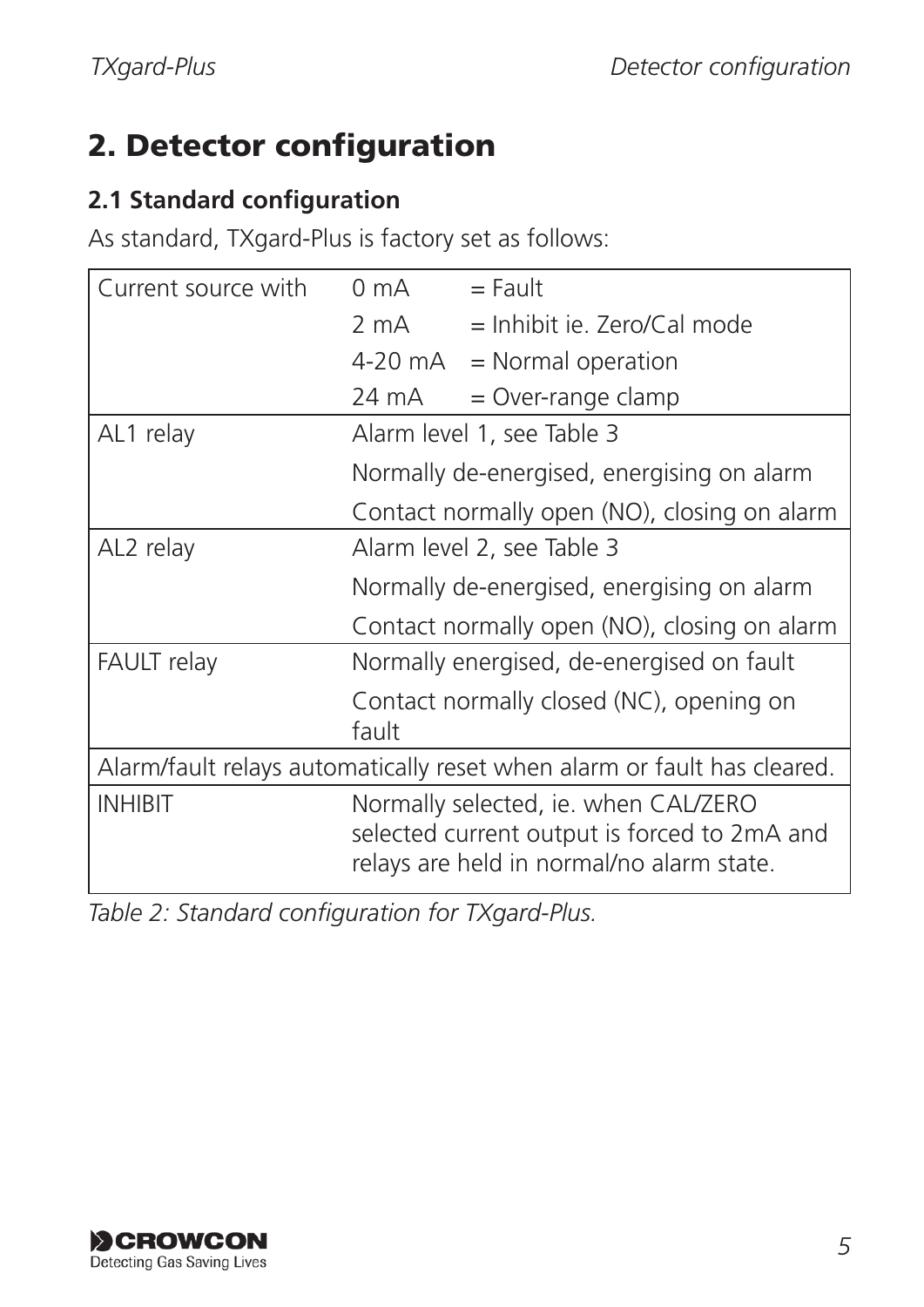Table 3 details standard alarm points for the available gases and ranges.

| Gas               | Range*      | AL <sub>1</sub> * | $AL2*$    |
|-------------------|-------------|-------------------|-----------|
| Hydrogen sulphide | $0-25$ ppm  | 5 ppm             | 10 ppm    |
| Carbon monoxide   | $0-250$ ppm | 30 ppm            | $200$ ppm |
| Oxygen            | 0-25% vv    | 19% w             | 17% w     |

\*Alternative ranges and alarm set points must be specified when ordering

*Table 3: Standard ranges and alarm set points.*

Location of links are shown in Diagram 2.

## **2.2 4-20mA options**

To change current source output to sink, set switch to 'SK' position. To change Inhibit from 2 mA to 4 mA, fit link to '4' position.

## **2.3 Relay options**

To change AL1 or AL2 relay from NO to NC, fit link in the 'NC' position. To change FAULT relay from NC to NO, fit link in the "NO" position.

#### **2.4 Inhibit options**

To not inhibit 4-20 mA signal and relays, fit link to 'N' and link to '4'.

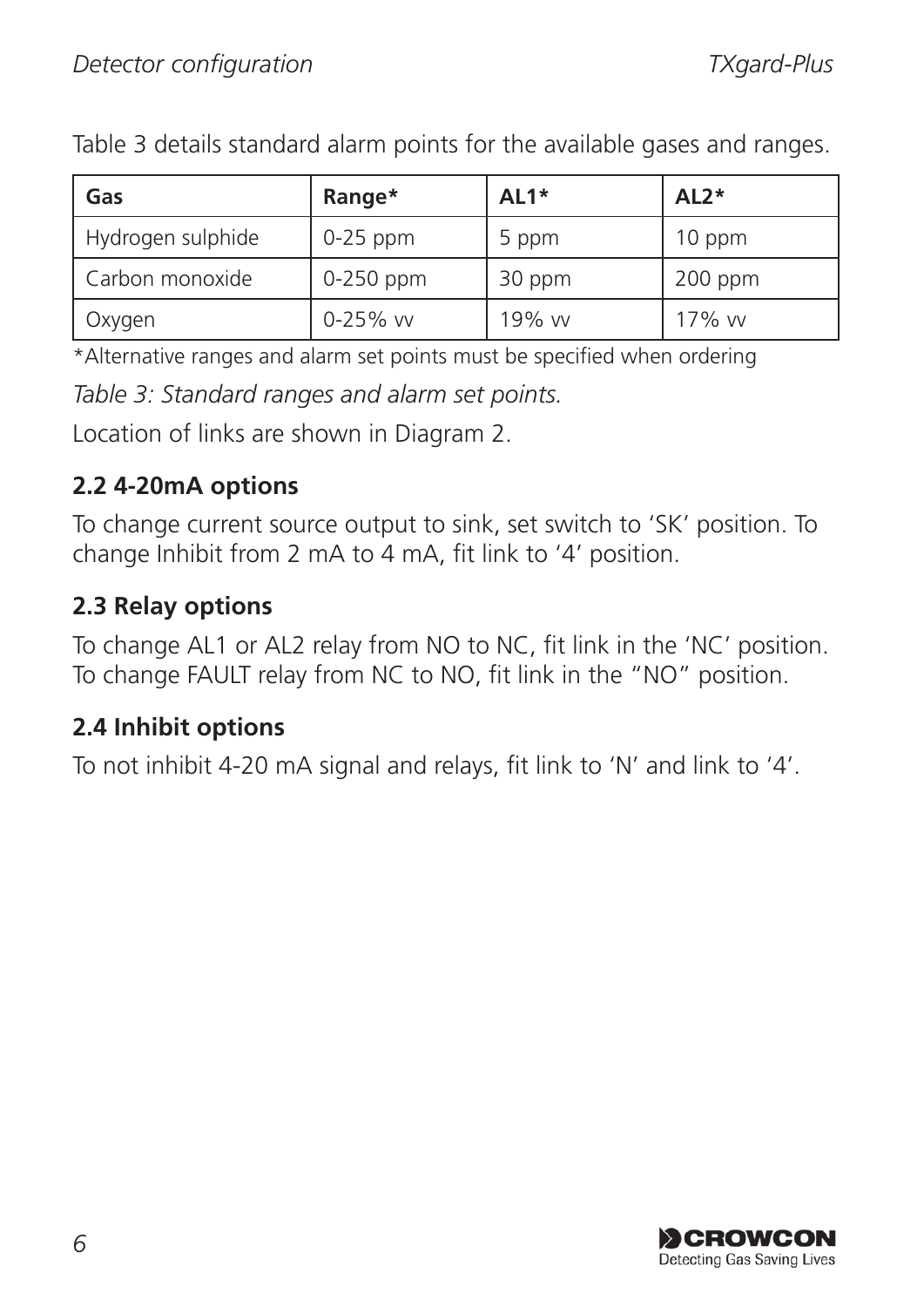# 3. Installation

#### **WARNING**

**TXgard-Plus is designed for use in Zone 1 and 2 hazardous areas and is certified Ex d IIC T6 (AEx d IIC T6 in USA). Installation must be in accordance with the recognised standards of the appropriate authority in the country concerned. For more information contact Crowcon. Prior to carrying out any work ensure local regulations and site procedures are followed.**

## **3.1 Location**

There are no rules which dictate the siting and location of detectors, however, considerable guidance is available from BS EN 50073:1999 'British Standard Code of Practice for the Selection, Installation, Use and Maintenance of Apparatus for the Detection and Measurement of Combustible Gases or Oxygen.' In the USA refer to the National Electrical Code (NEC 1999). Similar international codes of practice may be used where applicable. In addition certain regulatory bodies publish specifications giving minimum gas detection requirements for specific applications.

The detector should be mounted where the gas is most likely to be present. The following points should be noted when locating gas detectors:

- To detect gases which are lighter than air, detectors should be mounted at high level and Crowcon recommend the use of a collector cone (**Part No. C01051**).
- To detect heavier than air gases (eg hydrogen sulphide), detectors should be mounted at low level.
- When locating detectors consider the possible damage caused by natural events e.g. rain or flooding. For detectors mounted outdoors Crowcon recommend the use of a Weatherproof Cap (**Part No. C01442**).
- Consider ease of access for functional testing and servicing.
- Consider how the escaping gas may behave due to natural or forced air currents. Mount detectors in ventilation ducts if appropriate.

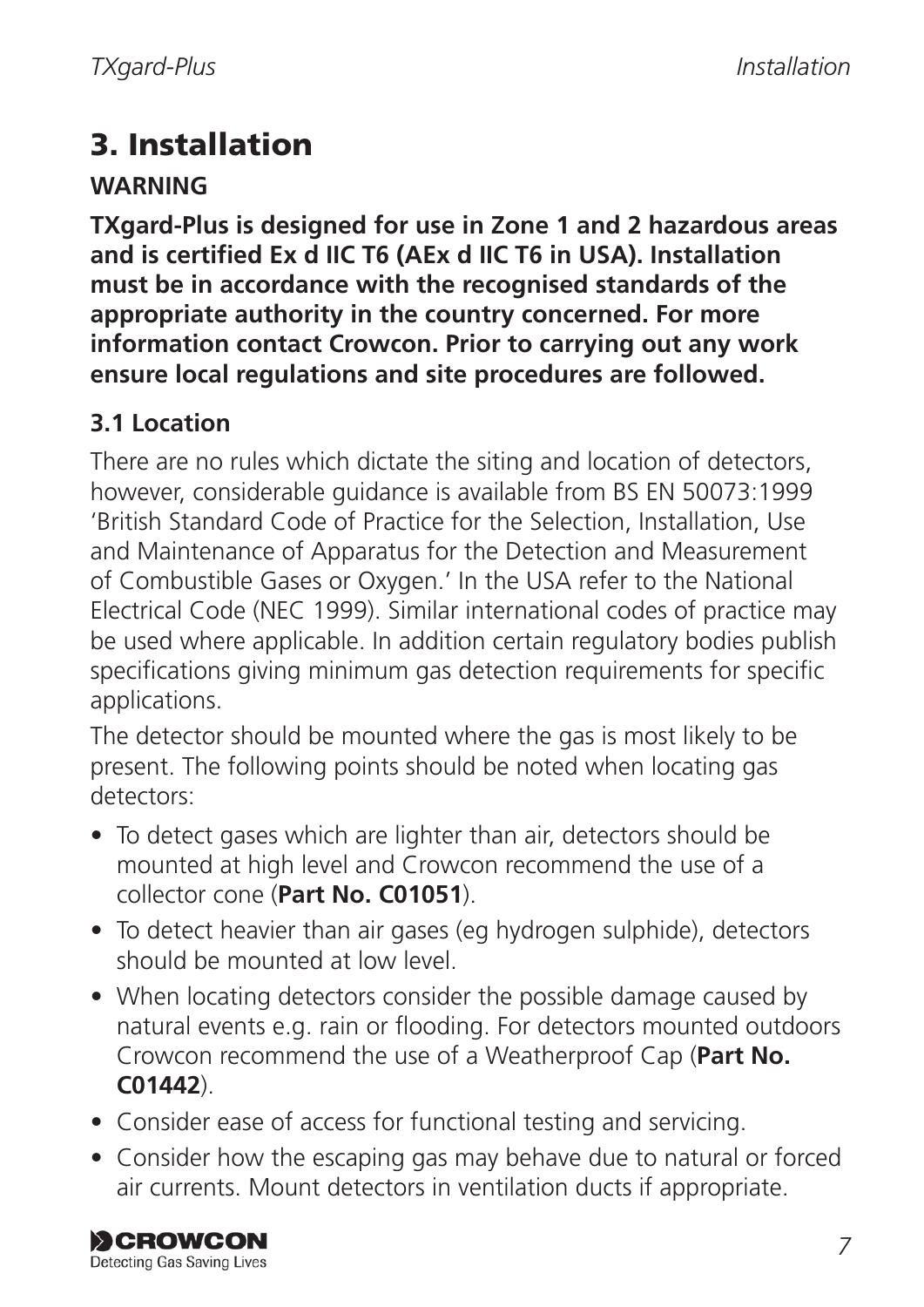• Consider the process conditions (ie whether gas within a process is at high temperature or high pressure)

Detector placement should be determined following advice of experts having specialist knowledge of gas dispersion, the plant processing equipment as well as safety and engineering issues. **The agreement reached on the locations of sensors should be recorded**.

#### **3.2 Mounting**

The mounting detail of TXgard-Plus is given in Diagram 1. TXgard-Plus should be installed at the designated location with the detector pointing down. This ensures that dust or water will not collect on the sinter and stop gas entering the detector.

## **3.3 Cabling requirement**

Cabling to TXgard-Plus must be in accordance with the recognised standards of the appropriate authority in the country concerned and meet the electrical requirements of the detector. Crowcon recommend the use of steel wire armoured (SWA) cable and suitable explosion proof glands must be used. Alternative cabling techniques, such as steel conduit, may be acceptable provided appropriate standards are met.

TXgard-Plus requires a dc supply of 12-30 V at up to 100 mA. Ensure the minimum dc supply of 12 V is observed at the detector, taking into account the voltage drop due to cable resistance.

 For example, a nominal dc supply at the control panel of 24 V has a guaranteed minimum supply of 20V. The maximum voltage drop allowed is therefore 8V. TXgard-Plus can demand up to 100 mA and so the maximum loop resistance allowed is 80 Ohms. A 1.0 mm2 cable will typically allow cable runs up to 2000m. Table 4 shows maximum cable distances given typical cable parameters.

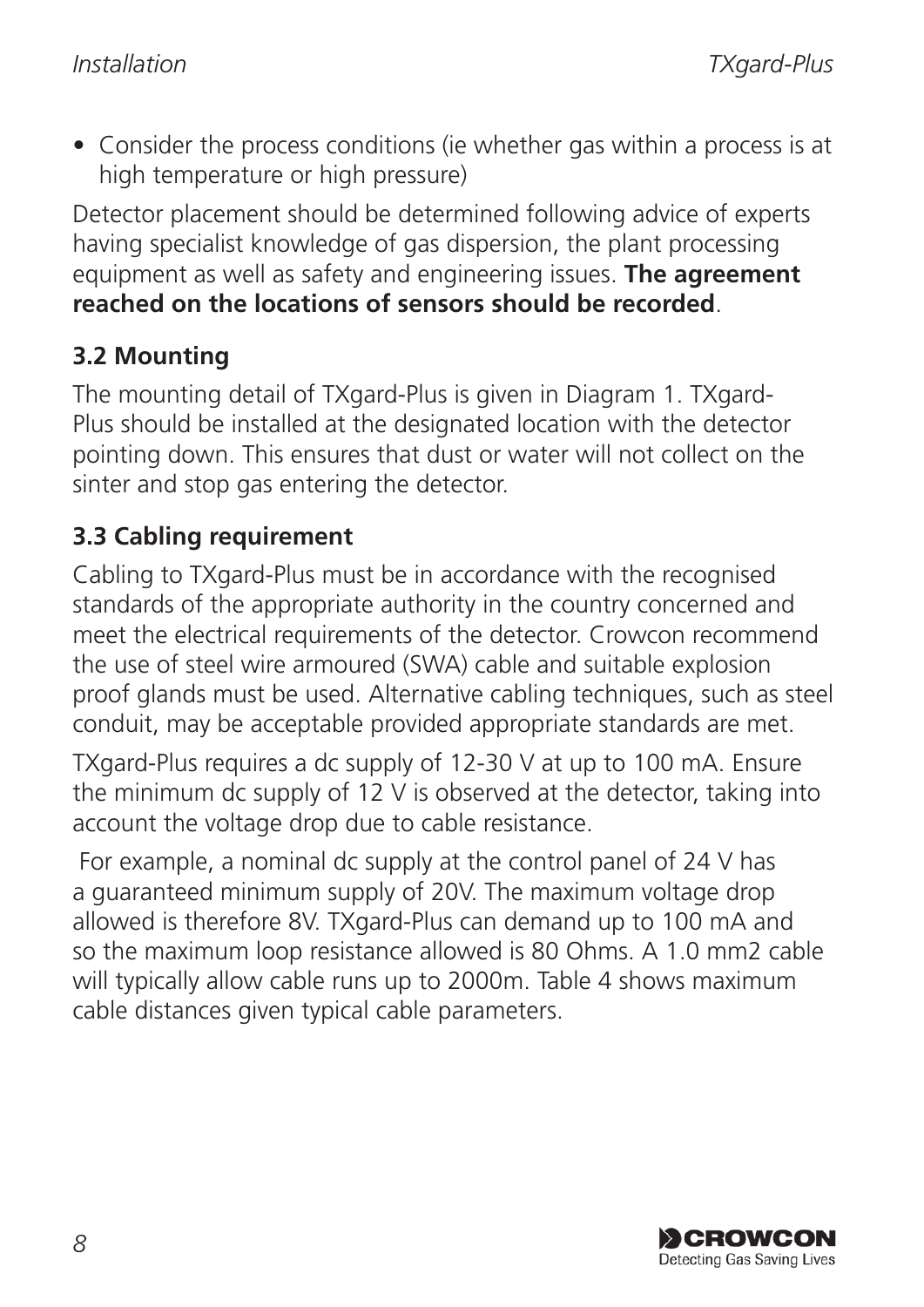| <b>CSA</b>  | Resistance (Ohms per km) |      | Max. distance |
|-------------|--------------------------|------|---------------|
| $mm2$ (awg) | Cable                    | Loop | m (ft)        |
| 1.0(17)     | 18.1                     | 36.2 | 1000 (3280)   |
| 1.5(15)     | 121                      | 24.2 | 1500 (4920)   |

*Table 4: Maximum cable distances for typical cables*

Acceptable cross sectional area of cable is 0.5 to 1.5 mm2. Table 2 provides guidance only, actual cable parameters for each application should be used to calculate maximum cable distances.

## **3.4 Electrical connections**

All connections are made via the terminal board mounted in the base of the junction box (see Diagram 2). The 3 wires from the 96HD are colour coded and should be terminated in the corresponding colour coded terminal (terminals 4, 5 & 6). Terminals 1 (0 Vdc), 2 (12-30 Vdc) and 3 (4-20mA signal) are connected to the control equipment. TXgard Plus is factory set as a 4-20 mA sink device unless specified otherwise when ordering (see Section 2 to change configuration). Diagram 3 summarises the electrical connections.

**Note:** The junction box and cable armour must be earthed at the detector or control panel to limit the effect of radio frequency interference and to maintain electrical safety.

**Note:** The junction box for the TXgard Plus is manufactured from marine-grade alloy, and has a powder-coated finish. Care should be taken during installation to protect the painted finish, as use in saline environments could result in paint flaking off from damaged junction boxes. This in no way compromises the performance of the detector, as the marine-grade alloy junction box is approved for use in offshore environments.

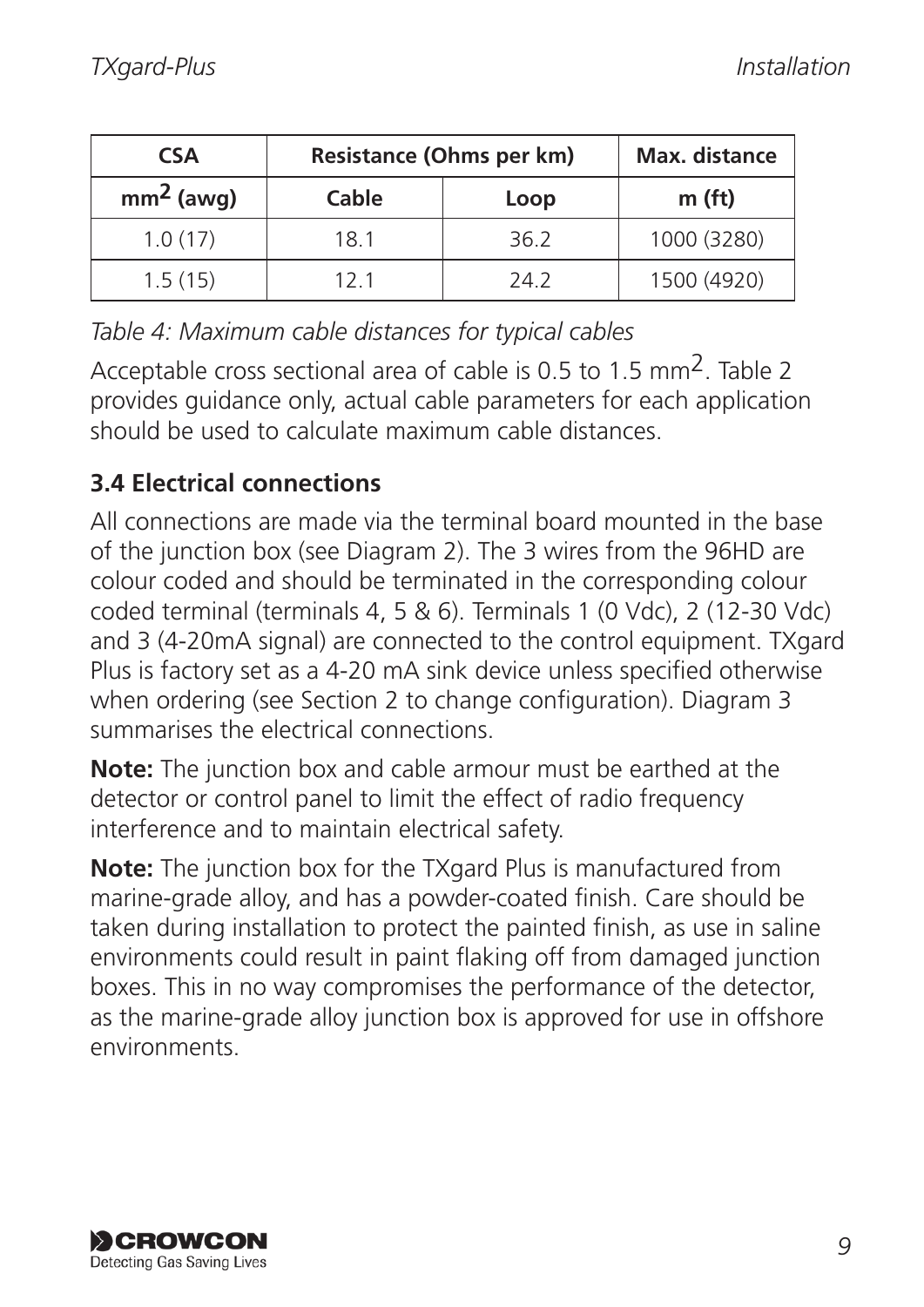All electrical connections to the optional relays are made via the 6-way terminal block on the terminal board in the base of the junction box (see Diagram 2). The relay contacts are rated 1 A @ 30 Vdc.



*Diagram 3: Electrical connections to TXgard-Plus*

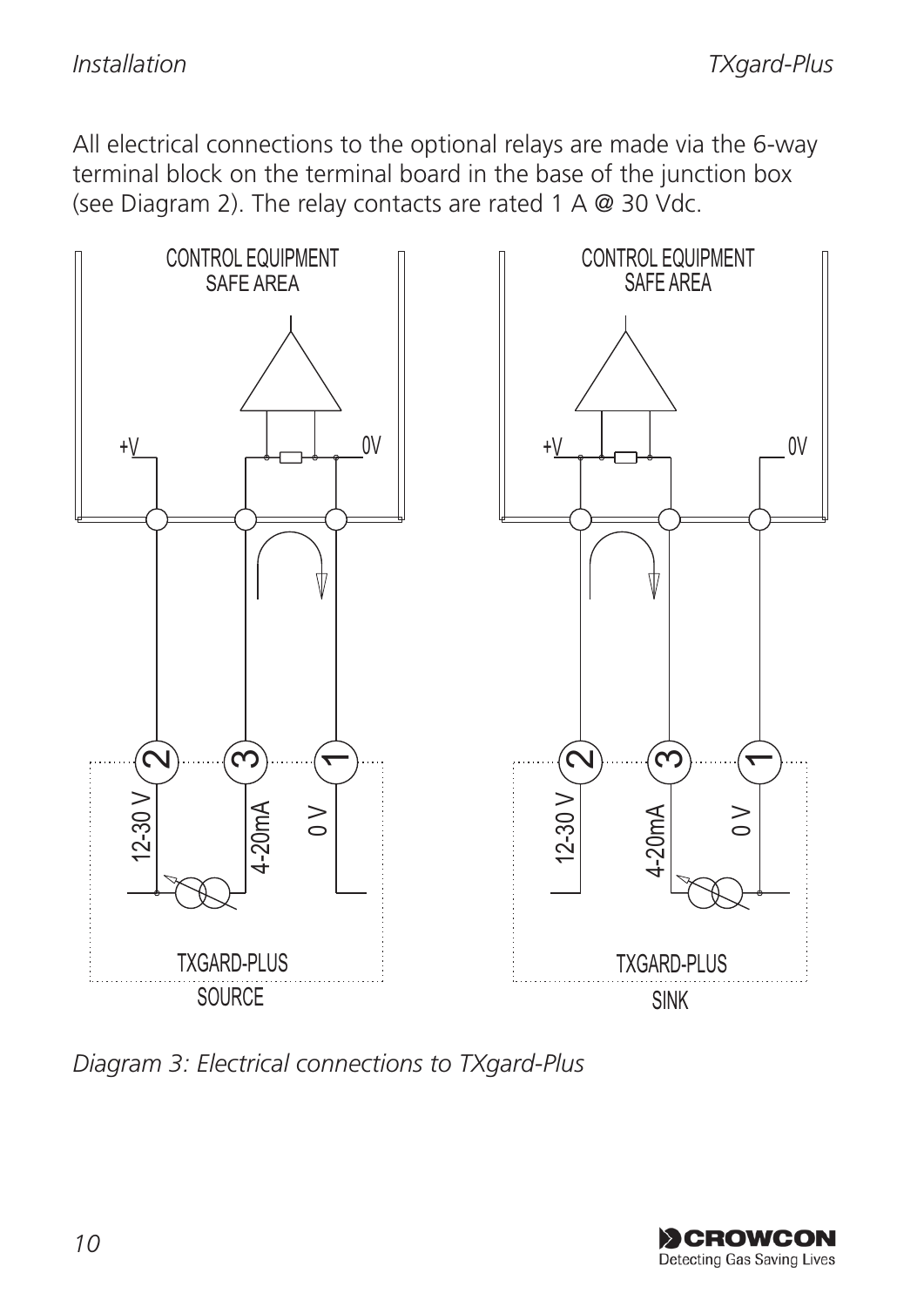# 4. Operation

## **WARNING**

**Prior to carrying out any work ensure local regulations and site procedures are followed. Never attempt to open the detector or junction box when flammable gas is present. Ensure that the associated control panel is inhibited so as to prevent false alarms.**

## **4.1 Commissioning Procedure**

- **a** Open the junction box of the detector by loosening the tamper proof grub screw and removing the lid by rotating it anti-clockwise.
- **b** Remove the amplifier and check that all electrical connections have been made and are correct as per Diagram 3.
- **c** Replace the amplifier and close the junction box ensuring that all screws have been re-fitted correctly.
- **d** Apply power to the detector. The status LED will show a steady green indicating normal operation.
- **e** Leave the detector to stabilise for 1-2 hours.

#### *Zeroing the detector (ZERO Mode):*

- **f** Place the end of 'CRO-Mag' over the 'MENU'. Green Status LED will flash. Decimal point above 'ZERO' will illuminate. Display backlight will illuminate. Decimal point above 'INHIBIT' may flash if the option has been internally selected.
- **g** With no flammable gas present at the detector, place the end of the 'CRO-Mag' key over the 'UP' or 'DOWN' arrow pads to make the display read zero.

#### **Note: Oxygen detectors may be zeroed in fresh air.**

#### *Calibrating the detector (CAL Mode):*

- **h** Place the end of the 'CRO-Mag' over the MENU pad. The decimal point above the word CAL will illuminate. Other indications remain unchanged.
- **i** Apply calibration gas to the detector at a flow rate of 0.5 litres/min. (contact Crowcon for the supply of calibration gas.)

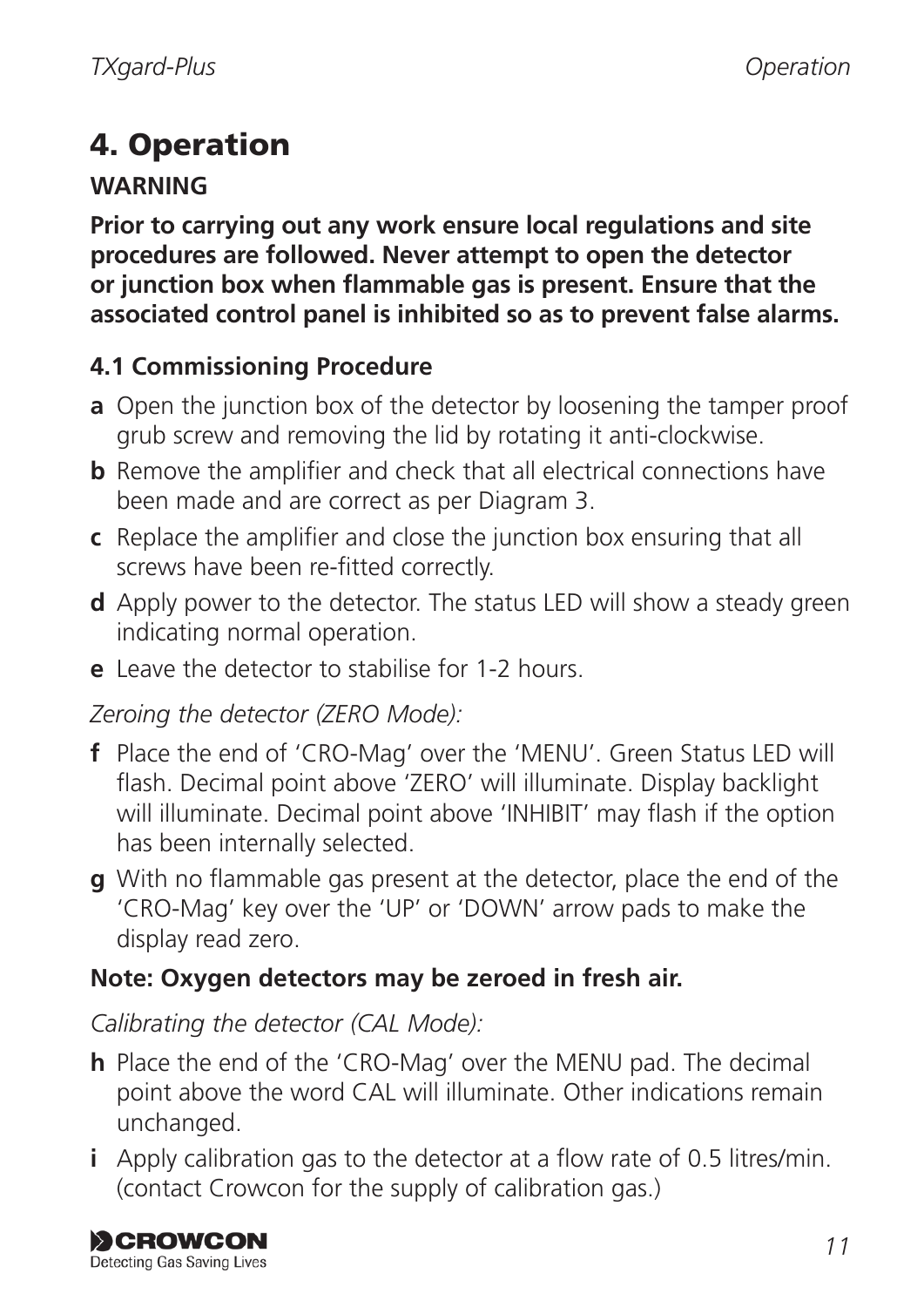- **j** Allow the gas reading to stabilise.
- **k** Place the end of the 'CRO-Mag' over the 'UP' or 'DOWN' arrow pads to make the display read the correct concentration.
- **l** If the control equipment display requires adjustment consult the operating manual for the equipment.

*Returning to normal operation (NORMAL Mode):*

- **n** Place the end of 'CRO-Mag' over the 'MENU' pad. All decimal points will disappear and the backlight will turn off. The green status LED will be on steadily (assuming no gas is present at the detector).
- **o** The detector is now operational.

**Note:** Always return the detector to NORMAL mode to avoid leaving the detector in a permanently inhibited state.

#### **4.2 Routine maintenance**

The operational life of the sensors depends on the application, frequency and amount of gas being seen. Under normal conditions (6 monthly calibration with periodic exposure to CAL gas) the life expectancy of the detectors are:

- Hydrogen sulphide 18 to 36 months
- Carbon monoxide 18 to 36 months
- Oxygen 24 months

Site practices will dictate the frequency with which detectors are tested. Crowcon recommend detectors are gas tested at least every 6 months and re-calibrated as necessary following the steps given in 4.1.

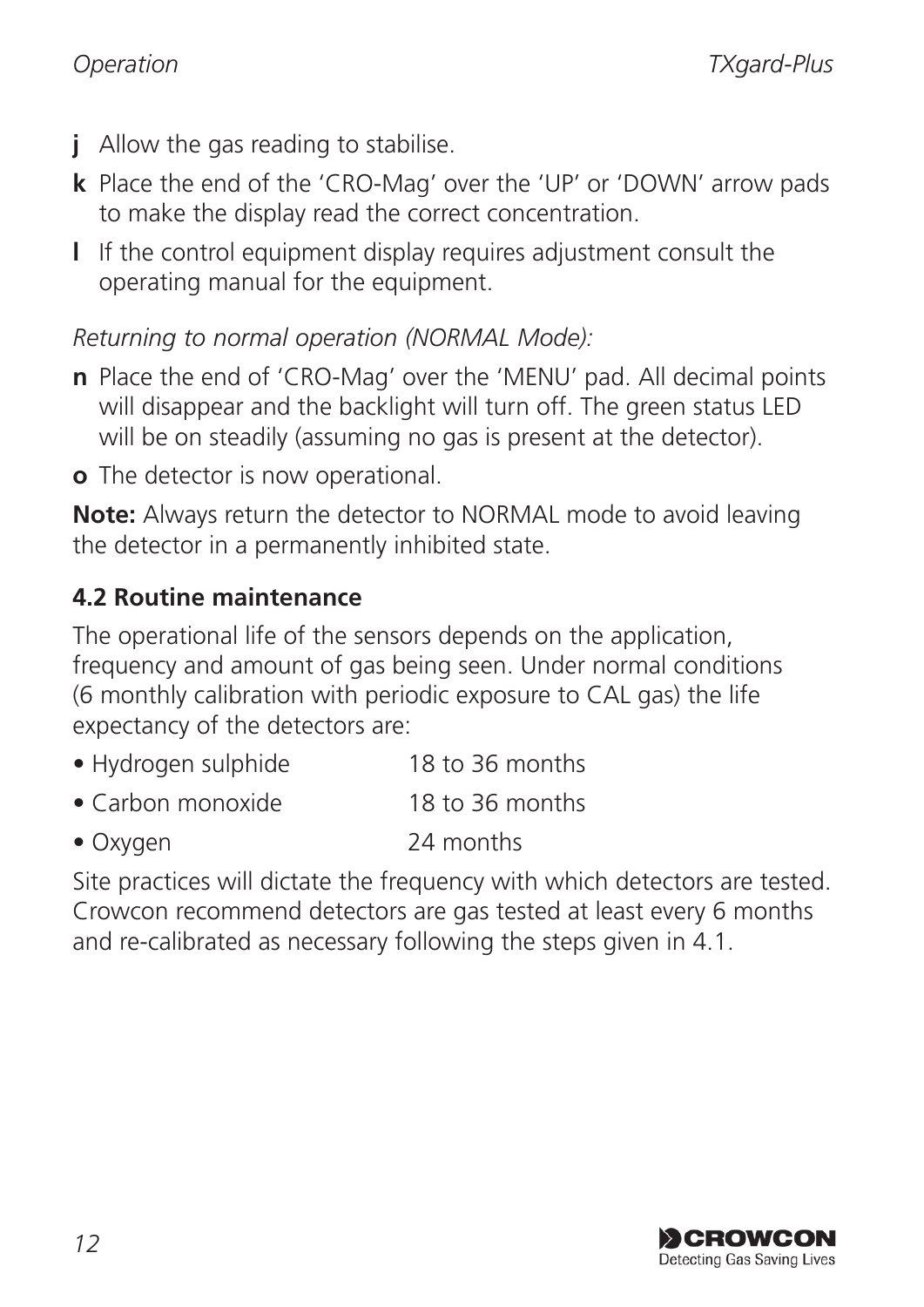## **4.3 Sensor replacement/servicing of detectors**

## **WARNING**

#### **This work should be carried out by Crowcon or an approved service centre unless suitable training has been received.**

TXgard-Plus uses the 96HD sensor housing which allows the user to replace the sensors, gaskets and sinter if necessary. An exploded view of the 96HD sensor housing is given in Diagram 4. The following procedure may be followed when servicing a TXgard-Plus detector.

- **a** Switch off and isolate power to the detector requiring attention.
- **b** Open the detector Junction box by loosening the tamper proof grub screw and removing the lid by rotating it anti-clockwise.
- **c** Remove the amplifier.
- **d** Disconnect the 3 sensor wires from the terminal board (terminals 4, 5 & 6).
- **e** Unscrew the complete 96HD sensor housing from the junction box.

**Note:** If a spare 96HD sensor housing complete with new sensor is available ignore steps f to k and return the old 96HD to Crowcon or an approved service centre for repair.

- **f** Open the 96HD sensor housing by removing the four Allen head screws from the Top Cap with a 3mm Allen key.
- **g** Remove the sensor from the Top Cap PCB.
- **h** Fit the replacement sensor checking the part number is correct. This part number is labelled on the main body of the detector.
- **i** Inspect the gaskets and replace if necessary.
- **j** The sinter assembly will only need to be replaced if it has become blocked by dust or oil. Such blockage causes the response time of the detector to be slow and may affect sensitivity. To remove the sinter a removal tool (Part # M01614) is required. Loctite No 243 must be used on the sinter assembly threads to maintain certification.

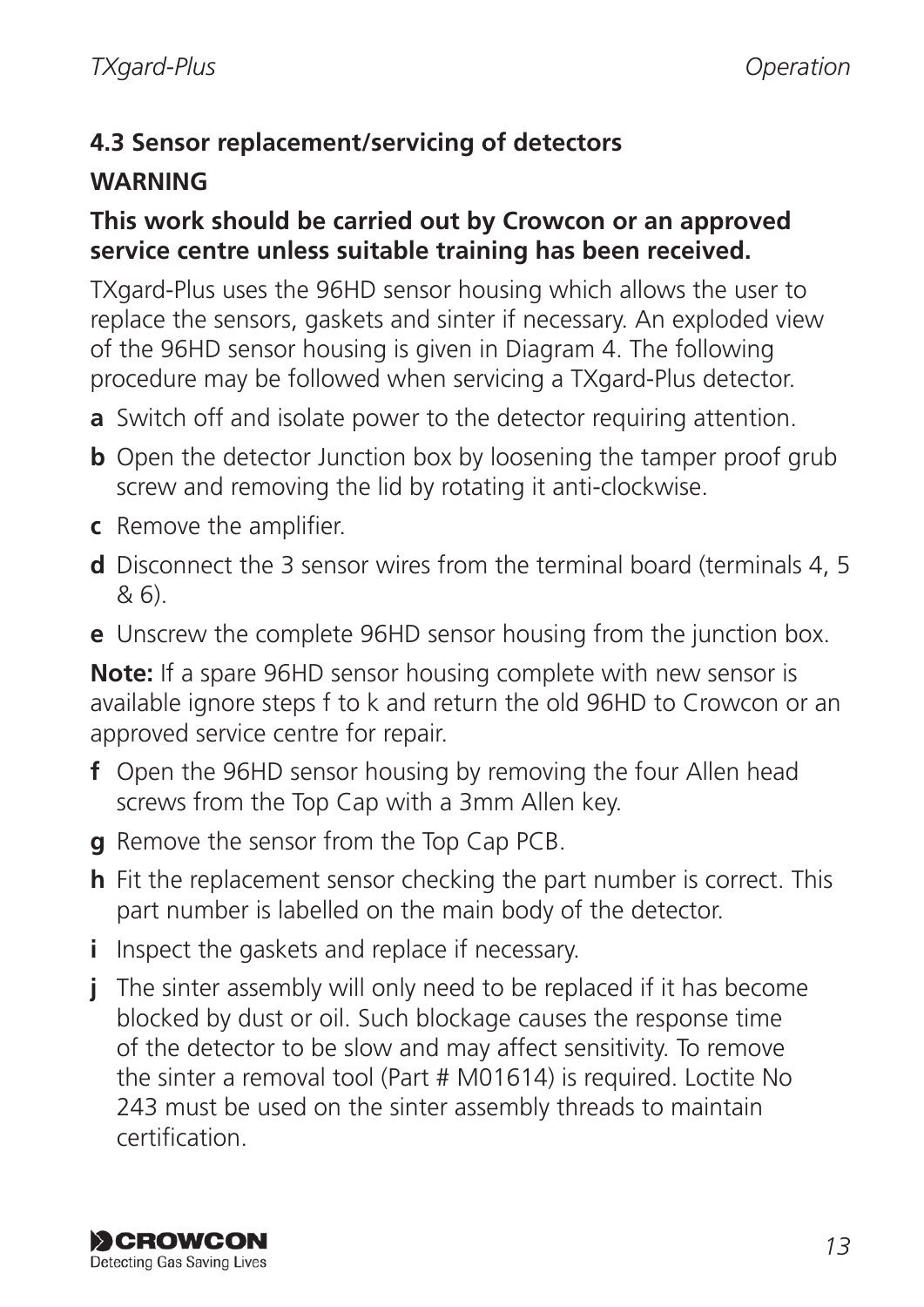

*Diagram 4: 96HD assembly*

- **k** Re-assemble the 96HD housing taking time to ensure that the 3 mm Allen head screws are securely fixed into position.
- **I** Fit the 96HD sensor housing to the junction box ensuring that the colour coded wires are terminated correctly.
- **m** Replace amplifier ensuring the captive screws are fastened securely.
- **n** Switch on power.

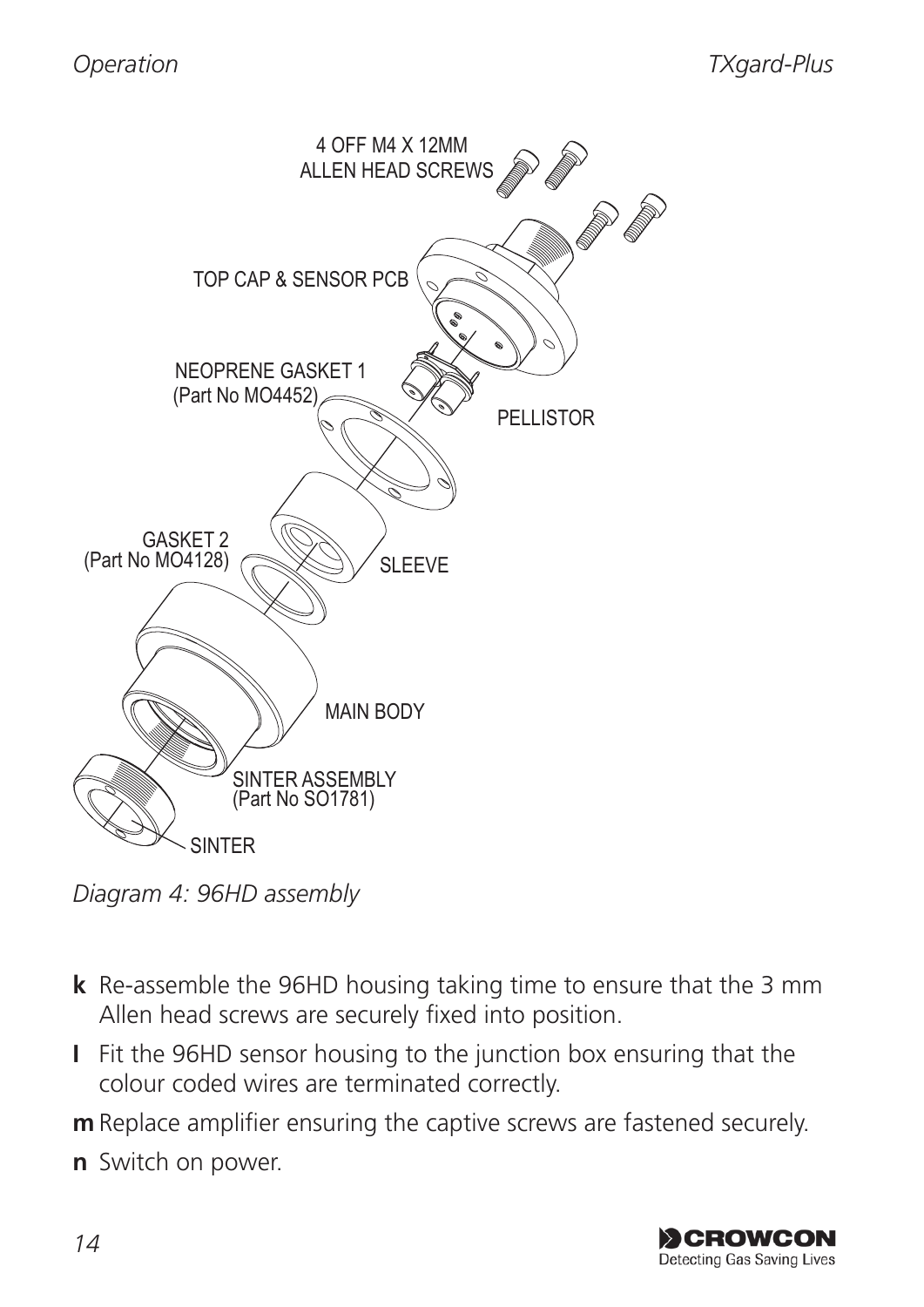- **o** Close the junction box remembering to fasten the tamper proof grub screw into position.
- **p** Follow the Commissioning Procedure given in 4.1.

## **4.4 Changing Alarm Levels (Relay Version Only) WARNING**

**This work should be carried out by Crowcon or an approved service centre unless suitable training has been received. Before attempting to change alarm levels ensure the detector is in fresh air and no flammable gas is present.**

Alarm levels are factory set as detailed in Table 3. To change either alarm level:

- **a** Switch off and isolate power to the detector requiring attention.
- **b** Open the junction box of the detector by loosening the tamper proof grub screw and removing the lid by rotating it anti-clockwise.
- **c** Remove the amplifier from the terminal board.
- **d** Ensure that the 'INHIBIT' link is set to 'N'.
- **e** Re-fit the amplifier to the terminal board ensuring that all screws have been secured correctly.
- **f** Apply power to the detector and allow the detector to stabilise.
- **g** Place the end of "CRO-Mag' over the "MENU' pad. The decimal point above the word 'ZERO' will illuminate, the status LED will flash green and the display backlight will illuminate.
- **h** With clean air present at the detector, place the end of the 'CRO-Mag' key over the 'UP' or 'DOWN' arrow pads to make the display read the desired alarm level.
- **i** Using a long instrument screwdriver, turn the relevant ALARM SET pot mounted on the terminal board (see Diagrams 1 & 2) to adjust the alarm level. Tripping of the ALARM 1 level relay is confirmed by the status LED turning a steady red. Tripping of the ALARM 2 level relay is confirmed by the Status LED flashing red.

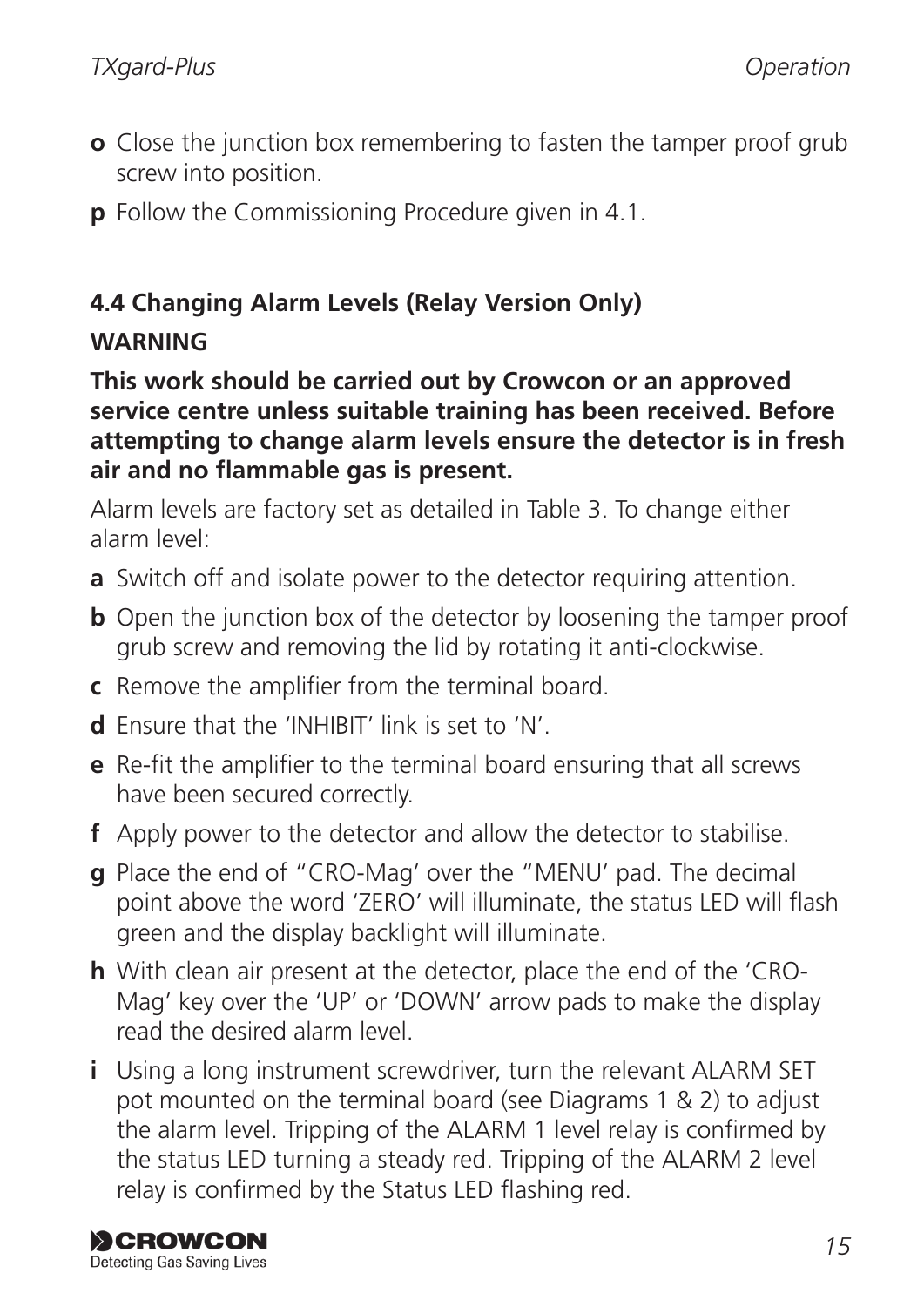- **j** Once the alarm level has been set, place end of 'CRO-Mag' over the 'UP' or 'DOWN' arrow pads and reset the display to read zero.
- **k** Place the end of the 'CRO-Mag' over the 'MENU' pad to return the detector to normal operation, ie. No decimal points displayed, backlight off and the Status LED indicating steady green.
- **l** Check that the detector operates correctly by applying test gas as necessary.
- **m** Switch off and isolate power to the detector.
- **n** Reset jumpers which may have been changed in step 'd' above.
- **o** Replace the amplifier and close the junction box, ensuring that all screws have been re-fitted correctly.
- **p** Apply power to the detector and allow to stabilise before checking correct operation.
- **q** Re-calibrate if necessary as per section 4.1.

#### **Notes:**

#### **Area Classifications:-**

- Zone 0: An area classified, as Zone 0 will have ignitable concentrations of flammable gases, vapours or liquids present continuously or for long periods of time under normal operating conditions.
- Zone 1: An area classified, as Zone 1 is likely to have ignitable concentrations of flammable gases, vapours or liquids present under normal operating conditions.
- Zone 2: An area classified, as Zone 2 is not likely to have ignitable concentrations of flammable gases, vapours or liquids present under normal operating conditions.

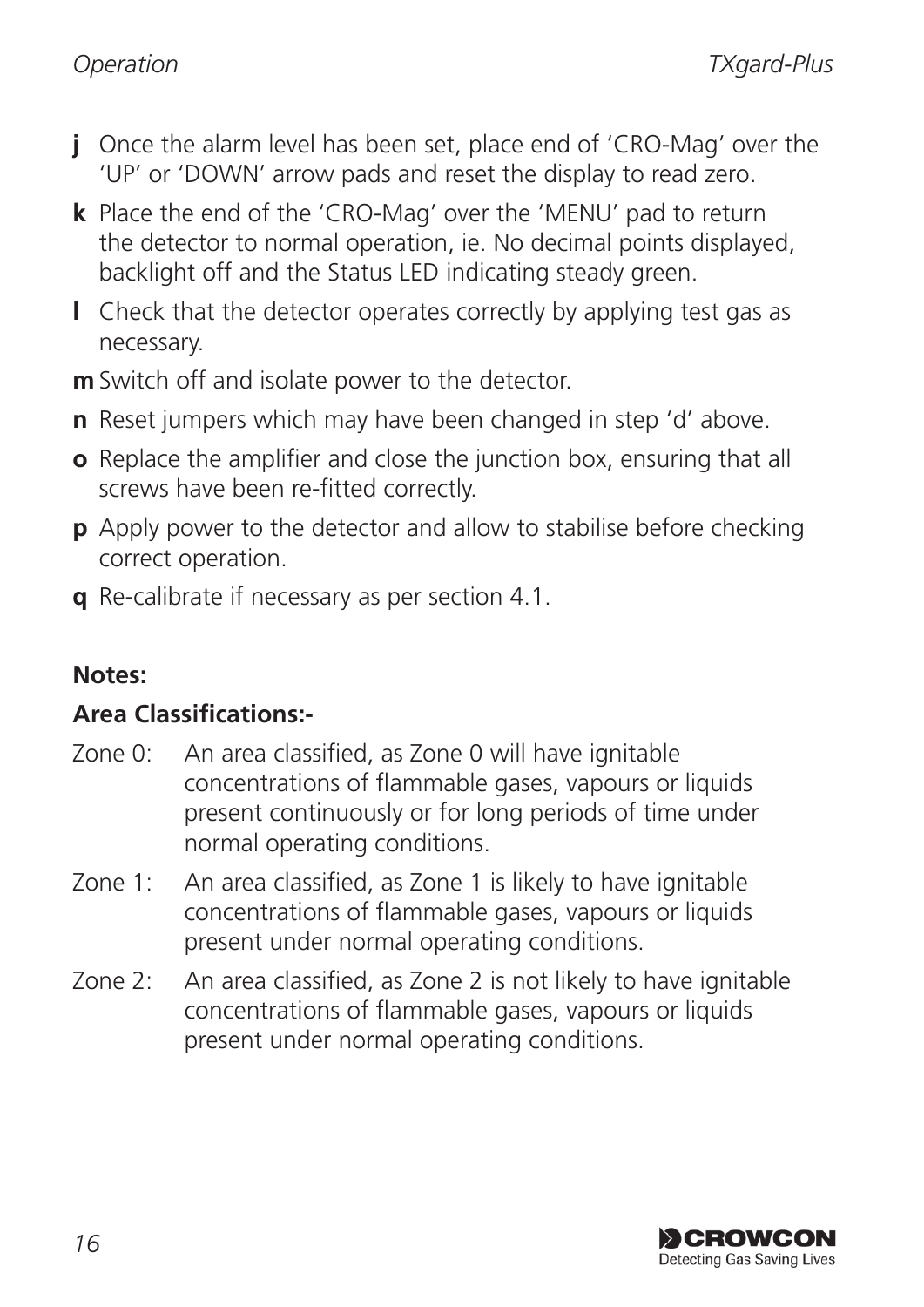## 5. Spare parts and accessories

Please refer to the Sensor Replacement Label mounted on the outside of the 96HD housing for the correct replacement part number.

| <b>Description</b>                             | Part number                                 |                            |                              |
|------------------------------------------------|---------------------------------------------|----------------------------|------------------------------|
|                                                | Complete 96HD sensor<br>housing with sensor |                            | Sensor<br>only               |
| Hydrogen sulphide<br>Carbon monoxide<br>Oxygen | (96HD/HS)<br>(96HD/CO)<br>(96HD/OX)         | S01750<br>S01751<br>S01753 | E01229<br>F01344<br>E01488/A |
| M20 to 1/2 inch NPT adaptor                    |                                             |                            | M02125                       |
| M20 to 3/4 inch NPT adaptor                    |                                             |                            | M02281                       |
| Gasket 1                                       |                                             |                            | M04452                       |
| Gasket 2                                       |                                             |                            | M04128                       |
| Sinter removal tool                            |                                             |                            | M01614                       |
| Collector Cone                                 |                                             |                            | C <sub>01051</sub>           |
| Weatherproof Cap                               |                                             |                            | C <sub>01442</sub>           |
| Replacement 'CRO-Mag'                          |                                             |                            | C01697                       |
| Sinter assembly                                |                                             |                            | S01781                       |
| Amplifier (Toxic version)                      |                                             |                            | S01866                       |
| Amplifier (Oxygen version)                     |                                             |                            | S01867                       |
| Terminal board                                 |                                             |                            | S01846                       |
| Relay board                                    |                                             |                            | S01847                       |
| Loctite No. 243                                |                                             |                            | Contact Crowcon              |
| Calibration gas                                |                                             |                            | Contact Crowcon              |

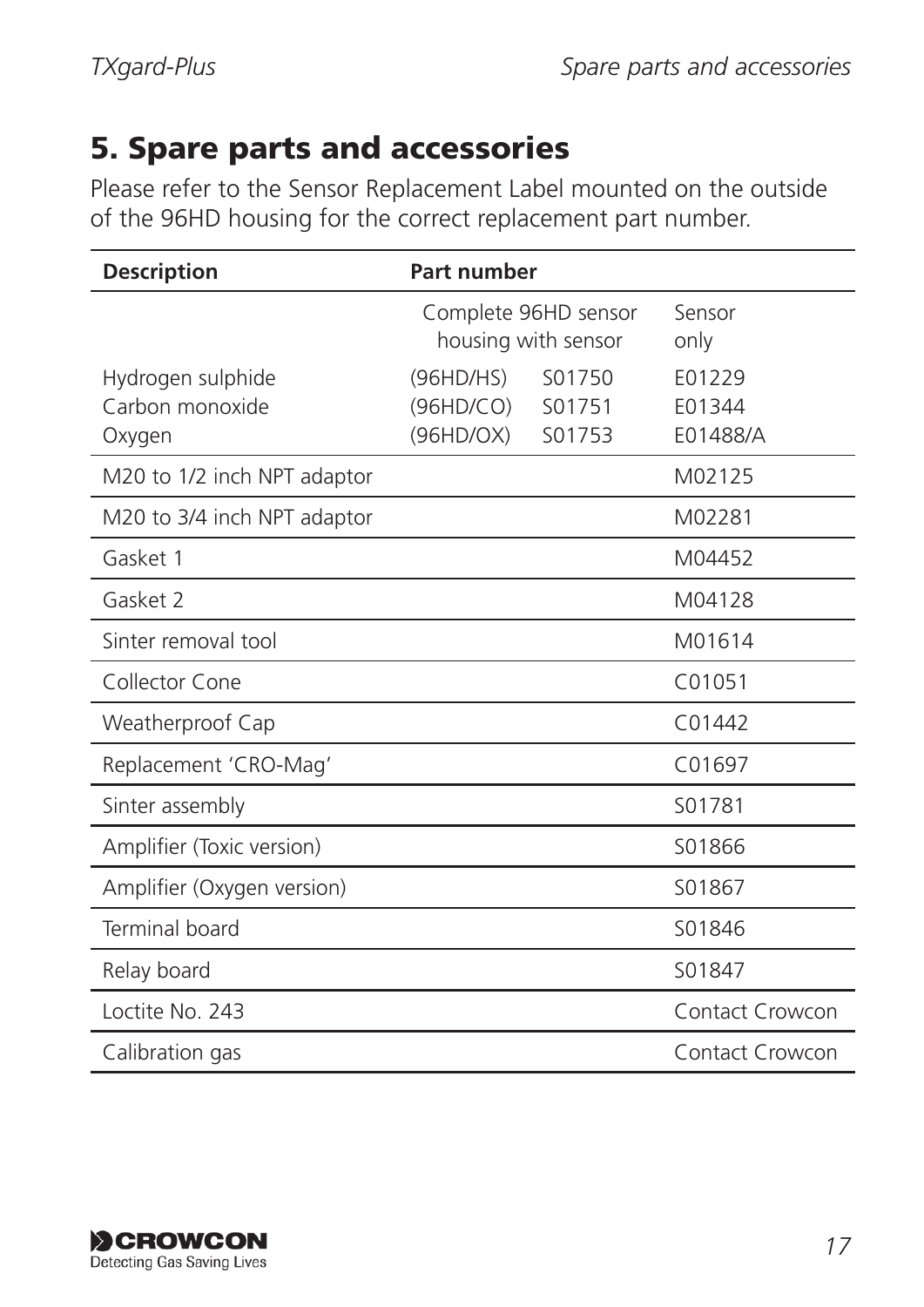## 6. Specifications

| <b>Dimensions</b>           | 200 x 115 x 115 mm (8" x 41/2" x 41/2")                                                                                                                                                     |
|-----------------------------|---------------------------------------------------------------------------------------------------------------------------------------------------------------------------------------------|
| Weight                      | 2.2 kg (4.8 lbs)                                                                                                                                                                            |
| <b>Material</b>             | 96HD sensor housing: 316 Stainless steel<br>Junction box: Marine grade alloy                                                                                                                |
| <b>Temperature range</b>    | -10°C to +55°C (14°F to 131°F)                                                                                                                                                              |
| <b>Humidity range</b>       | 15-90% RH, non condensing                                                                                                                                                                   |
| Ingress protection          | <b>IP65</b>                                                                                                                                                                                 |
| <b>Explosion protection</b> | Flameproof                                                                                                                                                                                  |
| <b>Approval codes</b>       | $\langle \xi \rangle$ II 2 G Ex d IIC T6 (+55°c)<br>UL Class 1, Zones 1 & 2, AEx d IIC T6                                                                                                   |
| Safety Cert No.             | Sira03ATEX1124                                                                                                                                                                              |
| <b>Standards</b>            | EN60079-0, EN60079-1: 2007, UL2279                                                                                                                                                          |
| Zones                       | Certified for use in Zone 1 or Zone 2<br>areas. (see area classifications section)                                                                                                          |
| Gas groups                  | IIA, IIB, IIC                                                                                                                                                                               |
| <b>Operating voltage</b>    | 12-30 Vdc                                                                                                                                                                                   |
| <b>Operating current</b>    | Relay version: 100 mA (maximum)<br>Non-relay version: 50 mA (maximum)                                                                                                                       |
| <b>Detector output</b>      | 4-20 mA source or sink selectable<br>$0 \text{ mA}$ = Fault<br>$2 \text{ mA} = \text{Inhibit} (4 \text{ mA option})$<br>$4-20$ mA = Normal gas range<br>$24 \text{ mA} = \text{Over range}$ |
| <b>Relays outputs</b>       | 2 x Alarm relays SPNO (SPNC option)<br>1 x Fault relay SPNC (SPNO option)                                                                                                                   |
| <b>Contact rating</b>       | 1 A @ 30 Vdc                                                                                                                                                                                |